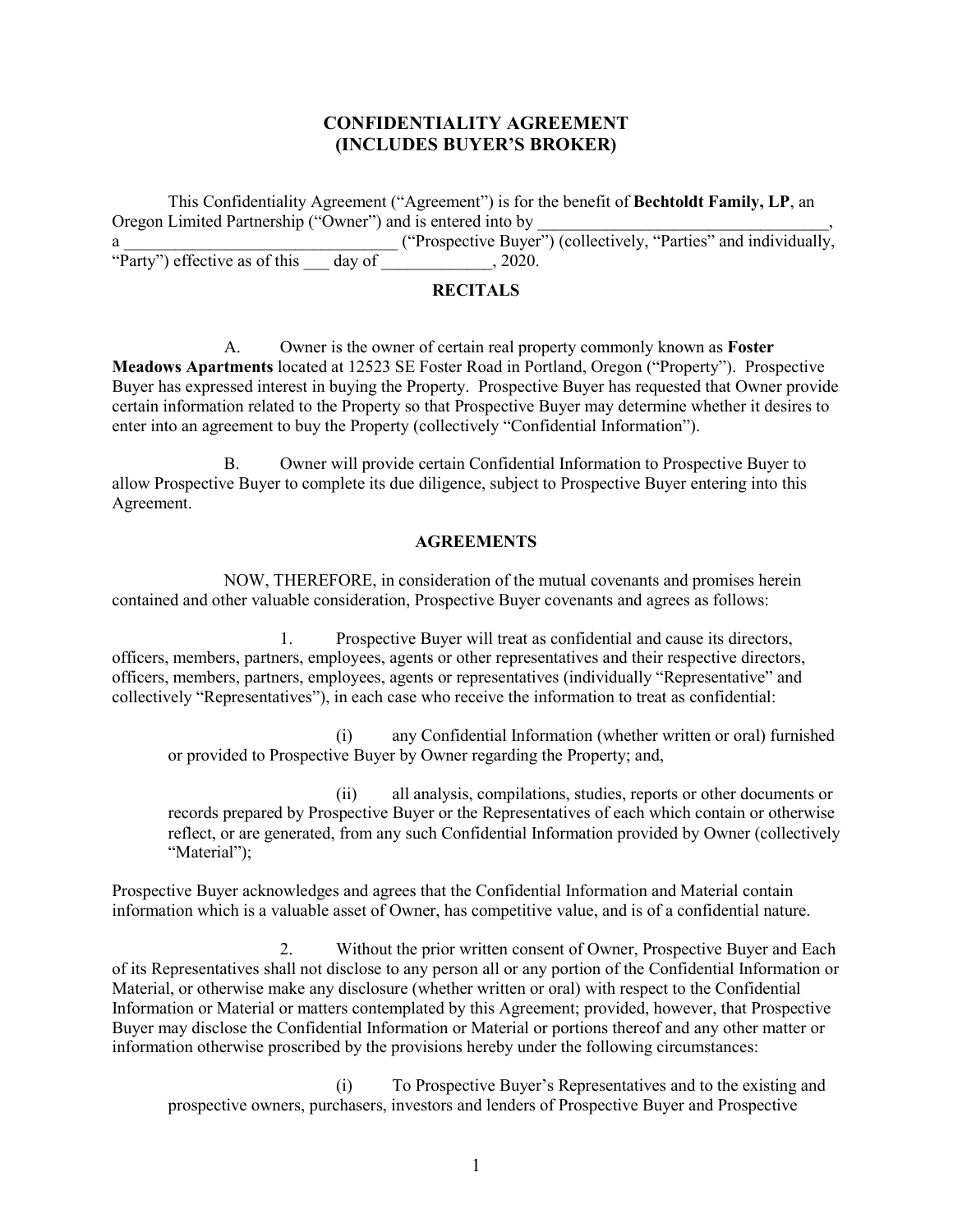Buyer's Representatives who necessarily need to know such information (a) for purposes of providing, financial or other advice to Prospective Buyer in connection with the due diligence contemplated by this Agreement or (b) in connection with the due diligence for any transaction involving Prospective Buyer or the Property.

(ii) As required by law, if and only to the extent that it has received an opinion of legal counsel reasonably satisfactory to Owner to the effect that any such disclosure or other action is required by law, and in any event, only after prior written notice to and consultation with Owner; and

3. For purposes of the foregoing, Prospective Buyer acknowledges and agrees that each of its Representatives shall: (i) be informed of the confidential nature of the Confidential Information and Material; (ii) be directed to treat the Confidential Information and Material as confidential and not use the same other than for the purposes expressly described herein, and not to take any other actions otherwise proscribed by the provisions of this Agreement.

4. Prospective Buyer and its Representatives will use the Confidential Information and Material solely for the purposes of analyzing the potential purchase of the Property, and not in any way directly or indirectly detrimental to Owner or any of Owner's Representatives, it being agreed that use of such information in connection with decisions concerning the potential purchase of the Property shall not be deemed to be detrimental.

5. Prospective Buyer acknowledges and agrees that neither Owner nor any partner, employee, or agent of Owner has made any representation or warranty as to the accuracy or completeness of the Confidential Information and that no liability or other obligation shall result to Owner from the use of the Confidential Information or Material, except as may expressly be set forth in a definitive and executed purchase and sale agreement between Prospective Buyer and Owner.

6. Prospective Buyer agrees that monetary damages will not be sufficient to remedy any breach of this Agreement by it or its Representatives and that Owner shall be entitled to specific performance and injunctive relief as remedies for any such breach. Such remedies shall not be deemed to be the exclusive remedies for any breach of this Agreement, but shall be in addition to all other remedies available at law or in equity.

7. Prospective Buyer agrees to deliver to Owner, within five (5) days of receipt of written request from Owner, all of the Confidential Information, including all originals, excerpts and copies thereof, provided pursuant to this Agreement, and will destroy all Material and excerpts and copies thereof: provided, however, that Prospective Buyer shall be entitled to retain one copy of the same in the event that Prospective Buyer and Owner execute a purchase and sale agreement.

8. This Agreement shall not be deemed to apply to information which is or becomes available to Prospective Buyer as public knowledge or through a source (other than Owner or its Representatives) who is not bound by this Agreement and who, insofar as is known to Prospective Buyer after reasonable inquiry, is not prohibited from transmitting the information by a contractual, legal or fiduciary duty, and such information shall not constitute Confidential Information.

9. This Agreement shall inure to the benefit of, and shall be enforceable by, Owner and any successor and assign of Owner.

10. This Agreement may be executed and delivered by fax, email, or in hard copy and shall be considered an original instrument.